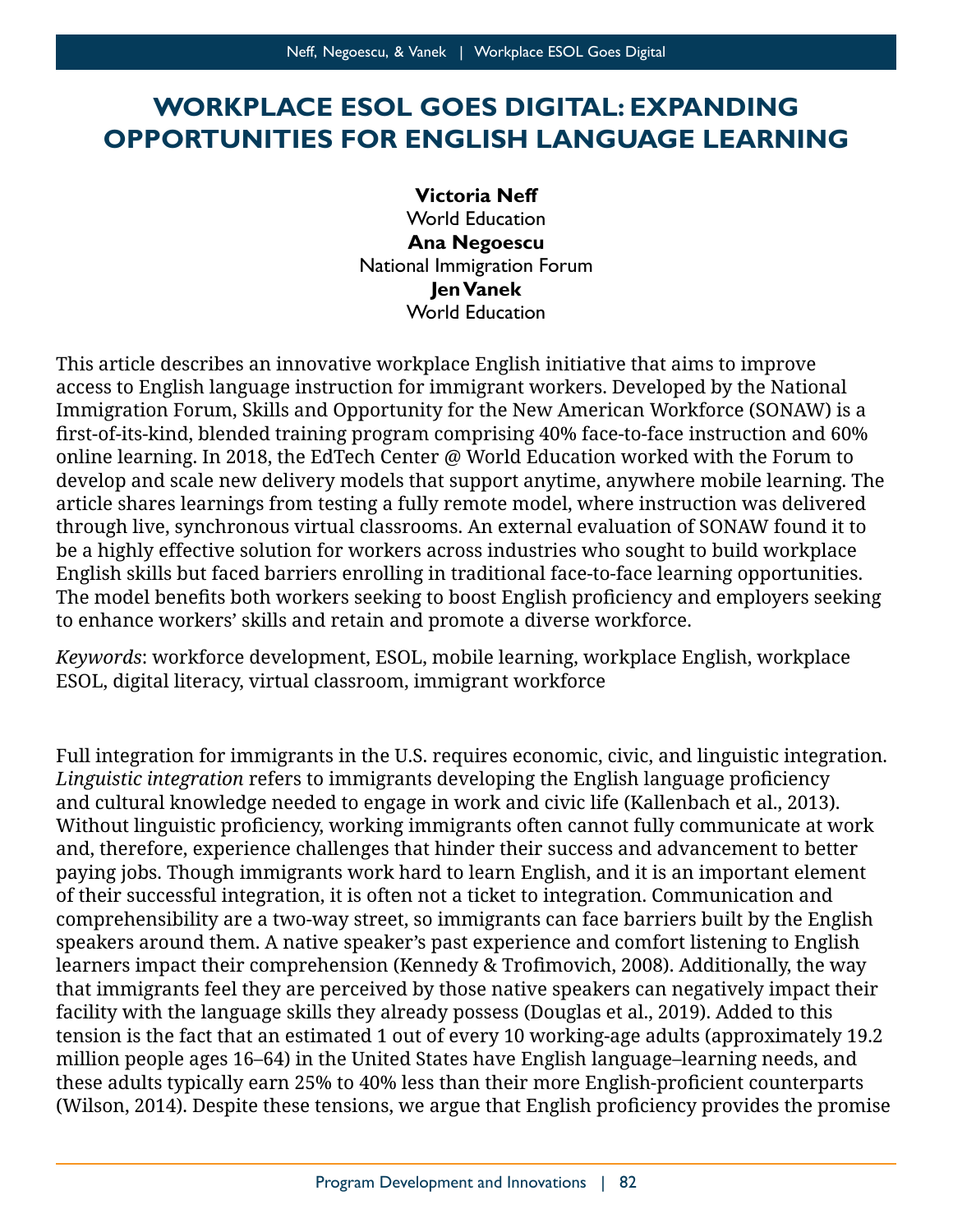when employers, educators, and policy makers create welcoming, flexible, and technologyof greater mobility and economic opportunity for immigrant workers in the United States rich opportunities for learning and when this learning can lead to more opportunities at work.

 National Immigration Forum and its partners found that both employers and workers benefit when immigrant workers increase English language proficiency. Employers benefited from Workers experienced increased job satisfaction, retention, wages, and promotions (Murray et al., 2019). Done well, these contextualized and technology-rich language-learning opportunities can support confidence and proficiency for English use and learning outside of By creating opportunities for employer-supported workplace English language learning, the increased work productivity, smoother operations, and a more skilled, capable workforce. work.

### **THE PILOT: SKILLS AND OPPORTUNITY FOR THE NEW AMERICAN WORKFORCE**

 Workforce (SONAW) initiative, with the goal of bringing industry-contextualized English instruction and 60% self-paced online modules, including gamified activities accessible on Motivated to support language-learning opportunities for working immigrants, the National Immigration Forum in 2016 launched the Skills and Opportunity for the New American instruction to workplaces. To this day the blended course consists of 40% face-to-face desktop and mobile devices. At the core of the SONAW initiative, now called English at Work, is the goal of helping immigrant workers build the language skills they need to be successful at their jobs, such as providing customer service and communicating with coworkers or supervisors, and ultimately, creating opportunities for personal and professional growth.

#### **Workplace English Goes Digital**

 When SONAW was first implemented, it was clear that even the most supportive employers conflicting schedules, lack of childcare, and time and location of workplace learning (i.e., models that, leveraging the flexibility afforded by digital technologies, would support anytime, found it challenging to meet the learning needs of immigrant workers. Common barriers to participation included limited availability (i.e., a course offered only a few times a year), before or after work shifts, requiring employees to stay long hours). In 2018, the EdTech Center @ World Education worked with the Forum to develop, test, and scale new delivery anywhere mobile learning and reduce some of the traditional barriers to accessing workplace English training. During the past 2 years, the program has piloted and tested several delivery models, as shown in Figure 1.

 (referred to as "virtual" in Figure 1). Instructors followed a redesigned curriculum to fit the online classroom while ensuring that learners with limited or no experience using a web-In the fully remote model (see Row 2, Figure 1), the program adapted 40% of the face-to-face instruction for remote instruction delivered through live, synchronous online classrooms conferencing tool felt comfortable and could participate. This was accomplished through frequent outreach to learners and via proactive, high-touch technical support to both learners and instructors during the onboarding period, which we will detail in subsequent sections.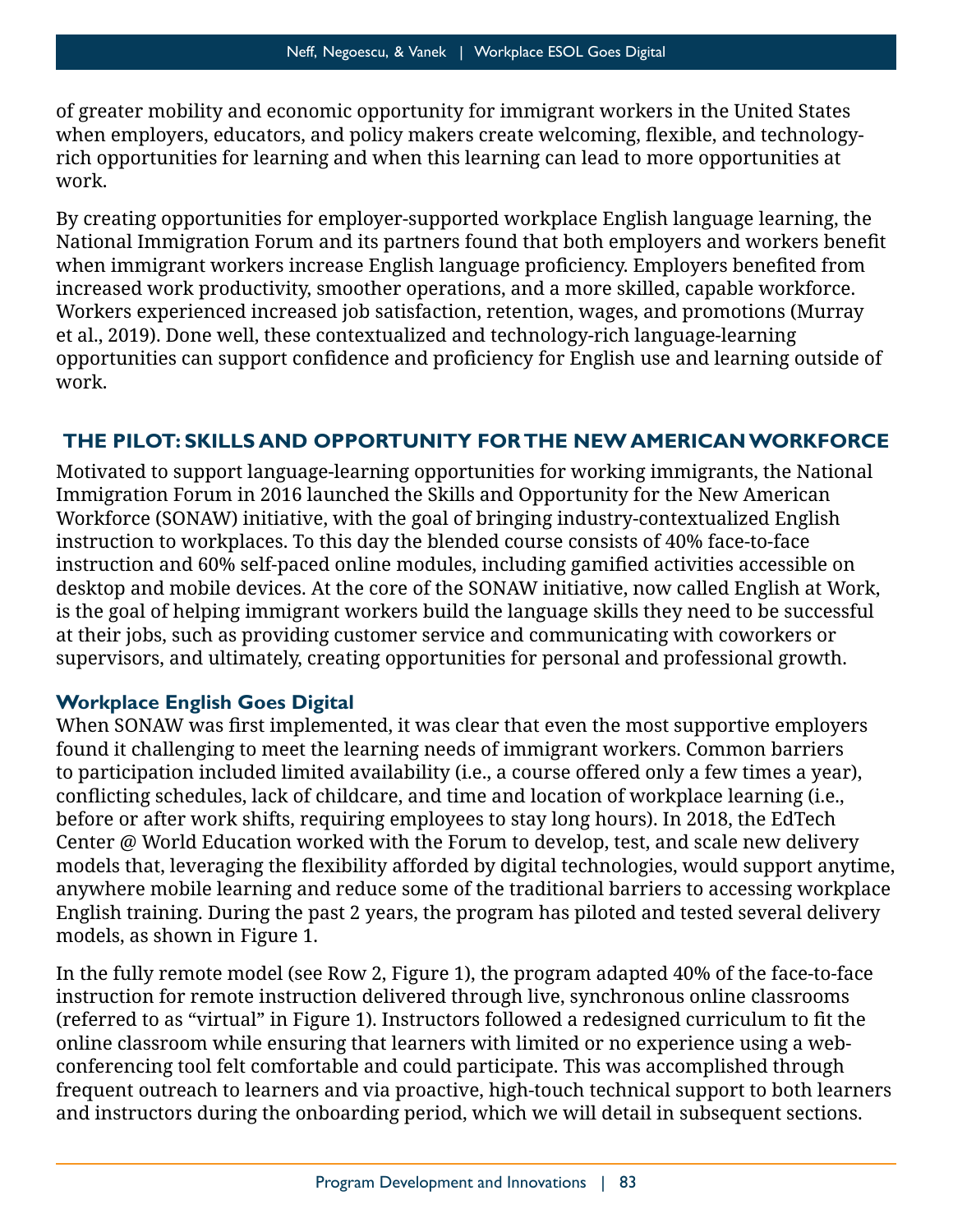also accessible offline. The online classroom and self-paced activities were optimized for mobile access, enabling workers to attend classes and complete exercises using their personal The remaining 60% of self-paced activities could be completed anytime, anywhere and were mobile devices.

Both the remote pilot (SONAW) and current implementation (English at Work) have used Moodle, a free and open-source learning-management system (LMS), to host the online selfpaced learning, launch the online classroom, share instructor tools, and collect participant data. The companion technology used to support the synchronous learning and instruction was and is currently BigBlueButton (BBB), the online classroom. BBB is an open-source webconferencing platform, developed by Blindside Networks, that supports full integration with Moodle. Since the SONAW remote pilot, BBB has been fully integrated into the online-learning portal/mobile app; once logged on to Moodle, learners join the online classroom with a click of a button to connect with their instructor and classmates in a web browser, without having to download an additional app. Its use in the pilot and yet today represents improved integration and use of a web-conferencing tool. Engagement in the online classroom has also been supported by easy-to-use features that replicate live interactions commonly found in a physical classroom, such as pop quizzes, working in pairs or groups, writing on the board, or participating in a role-play.

#### **LEARNINGS AND PROMISING PRACTICES**

 This new remote learning model was first piloted with Whole Foods Market employees in 2019 in a program that enabled workers to participate in workplace English classes remotely. The success of the pilot generated insights on how best to integrate and scale this new instructional model.

#### **Ease of Access and Simple Navigation**

 The team removed nonessential text or features that made it confusing and difficult for English learners to navigate the platform. In addition to removing unnecessary text, essential text and features were made more prominent in size and/or color. Similarly, the initiative for the first time. This underscores why it was critical to have the online classroom solution Ease of accessing and launching the live, online classroom for learners on both computer and mobile was one of the most important factors in deciding which video conferencing platform to use. The English at Work model, as it stands today, has prioritized solutions that support full integration with their learning portal to minimize additional steps and applications required. strived to reduce the number of steps required for learners to access content. Each additional step or click represented an additional hurdle for learners navigating digital learning tools (i.e., BBB) integrated into the same Moodle mobile app interface. Managing and alternating between different applications to learn, particularly on a mobile device, requires a higher level of digital literacy skills, which learners who have enrolled in the courses likely have not yet developed.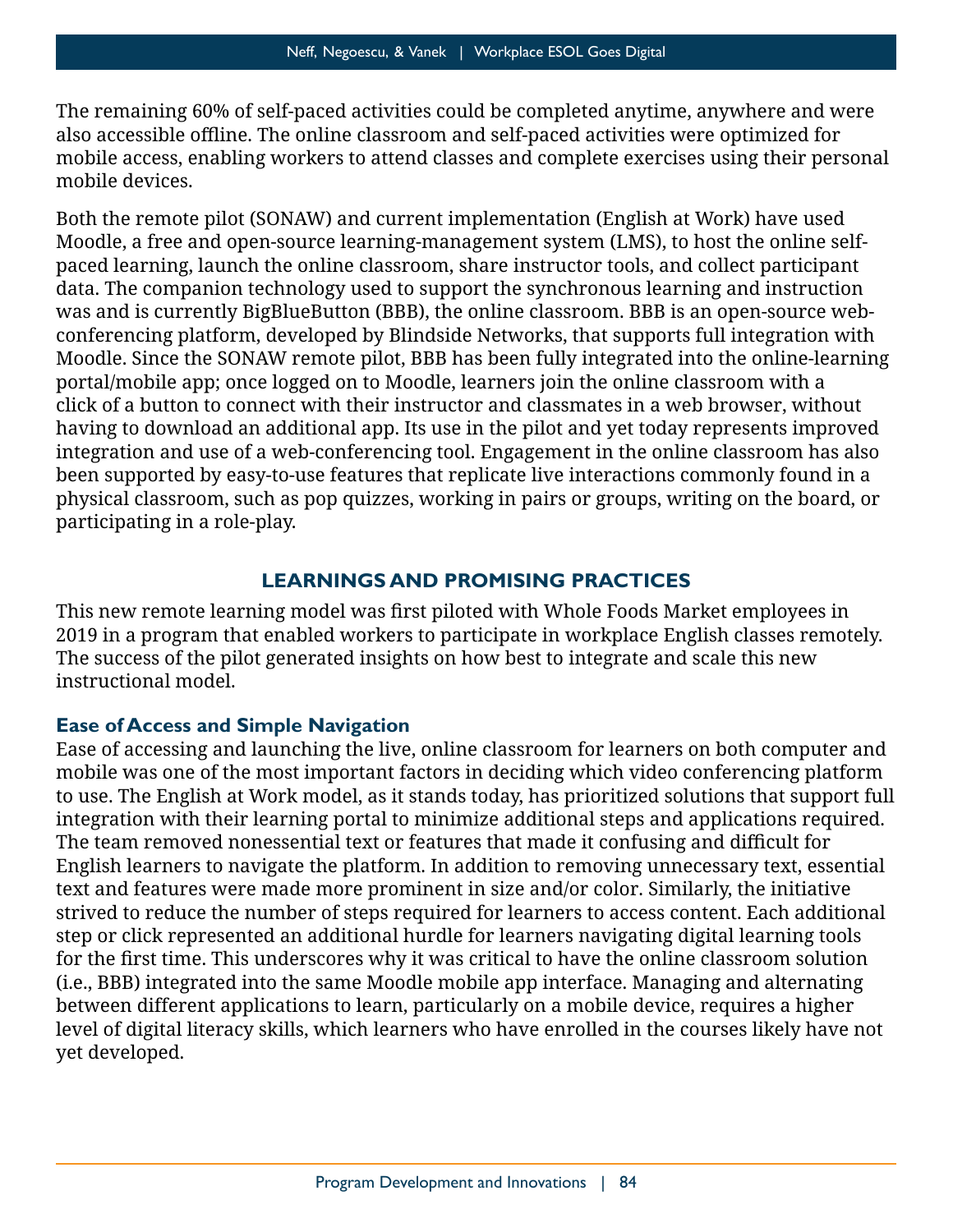#### **Supporting Digital Literacy Skills Development**

 muting and unmuting, using the chat box to brainstorm and share comments or questions, activities to build awareness of and proficiency using the vocabulary that describes the skills For all models, but especially the fully remote model, it has been particularly important for the project team and learners to understand platform vocabulary and functions in order to successfully navigate, independently troubleshoot common issues, and actively participate in the online classroom. Course developers integrated digital literacy skills development into live instruction and integrated key vocabulary, such as *log in/log out, mute/unmute, microphone, headset, chat*, and *poll,* into instruction and activities. Students practice logging in and out, and responding to poll prompts. This practice is supported by real-time troubleshooting and coaching by the training help desk, as needed. Such intentional practice, when coupled with and tools required, can build digital literacy and comfort in online learning (Vanek, 2017).

#### **Proactive Tech Support**

 English at Work help desk. Staff does not wait for tech support calls, texts, or emails to come They also share key numbers that learners can call or text if they have any trouble during the team to catch any issues in advance of the first day of class and establish a line of Another successful practice has been the incredibly proactive tech support initiated by the in, but tech staff initiate active outreach to each learner before the program starts, provide log-in information, ask a series of questions, and offer their help with technical questions. the remote, online class. Together this simple step and the initial proactive outreach allow communication and positive relationships with learners so that they feel empowered and comfortable asking for help throughout the course.

## **IMPACT AND IMPLICATIONS**

 instructional efficacy. In spite of the participants' initial learning curves observed in the fully remote model (e.g., trouble muting and unmuting their microphone and joining a breakout room), their commitment to learning and growth in language as measured by the pre- and postassessments has been comparable to those of fellow learners using the original model with 40% in-person instruction. This demonstrates that the new fully remote model maintained

 The fully remote pilot also created new contexts for learners to build and apply collaborative problem-solving, communication, and digital literacy skills. For example, when a learner experienced a common technical issue with audio or unmuting, another learner would jump sometimes using a shared first language. Through the exchange, both learners deepened their in and try to help. This generally happened when learners knew each other in the workplace. The other learner would quickly identify the problem and provide steps to troubleshoot, digital skills and comfort using and talking about them, skills and comfort that can be applied as they wrestle with technology challenges both in the workplace and in their daily lives.

Gathering employer perspectives, particularly from supervisors and managers, has been essential to the ongoing development and enhancement of the English at Work program. Feedback provided by managers in the initial pilot was based on direct observations of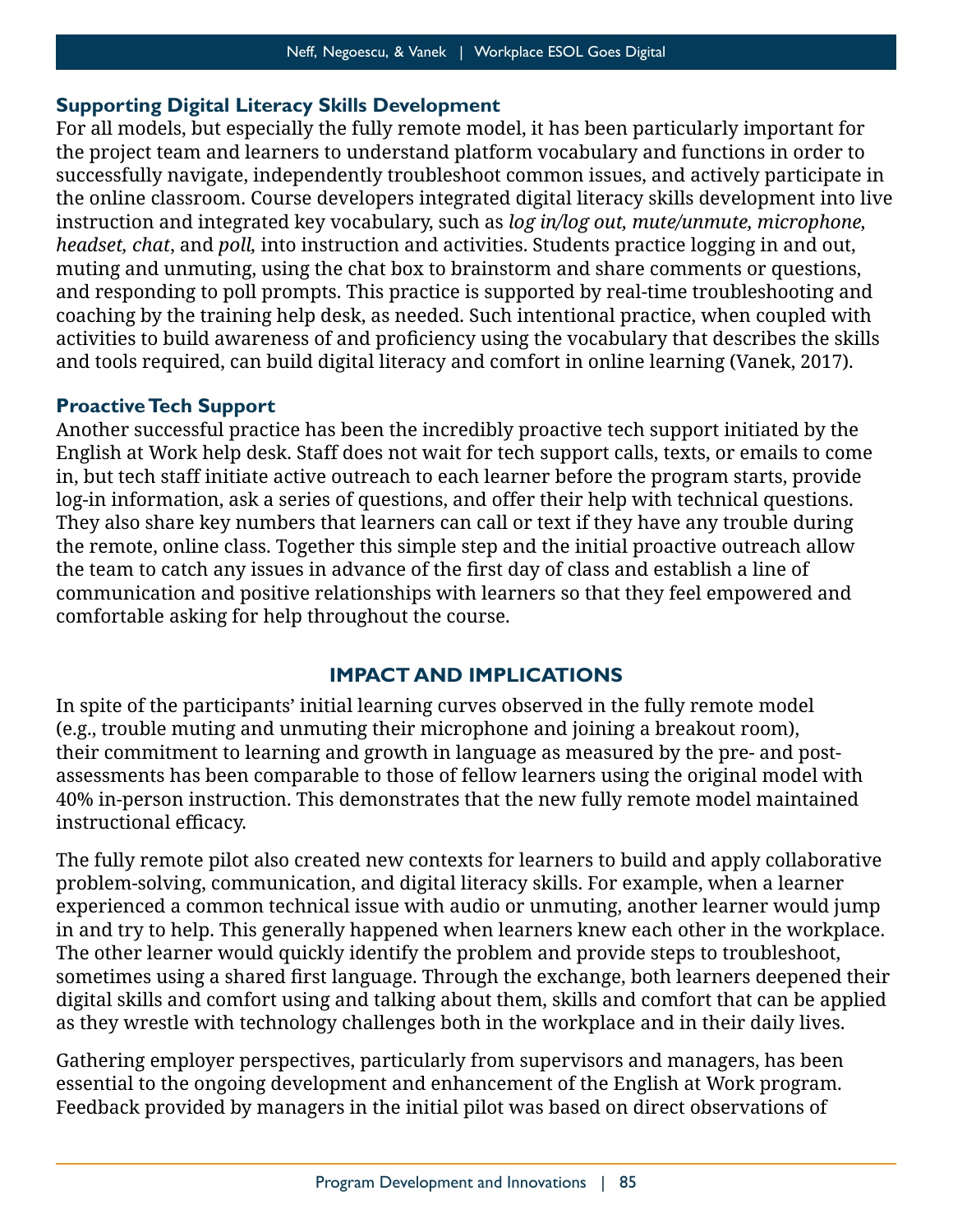indicated moderate or significant progress in several areas: employees' understanding of safety guidelines and processes, morale and job satisfaction, and confidence on the job. Approximately 90% of the manager ratings also indicated moderate or significant agreed that contextualized English classes were beneficial to the employee and to the improvement in employees' language skills, which supported both communication and other key requirements of their jobs. When managers were asked to assess the progress made by their employees on different job-related dimensions, more than 90% of the ratings progress with increased self-esteem; working through language challenges; interactions with customers; participation in worksite orientations, training, and workshops; and communication with colleagues and supervisors (Murray et al., 2019). Nearly all managers company; nearly all would recommend these classes to other employers.

 Finally, an important benefit observed for workers participating in the program was the of increased technology skills, the learners can expand their opportunities by enrolling in building of a connection with the community colleges that provided the high-quality, accredited instruction. Managers, instructors, and program staff noted a growing appetite for continuing education among learners after a course was completed, and with the added value distance learning and other types of digital learning.

#### **CONCLUSION**

 learners to improve English language proficiency and key communication, customer service, The English at Work model has made it possible for participating working immigrant and technology skills. These new skills can translate into improved job performance and productivity, increased safety on the job, as well as increased employee job satisfaction, retention, and promotions.

By working with companies that are committed to supporting their foreign born and/or English learner workforce and connecting learners to community colleges working in support of immigrant education, SONAW and now English at Work have opened new opportunities for immigrant workers. English language learning, digital literacy, and improved access to educational opportunities are key to better participating in the workplace, opening career pathways, and ultimately realizing their full potential and integration in the U.S.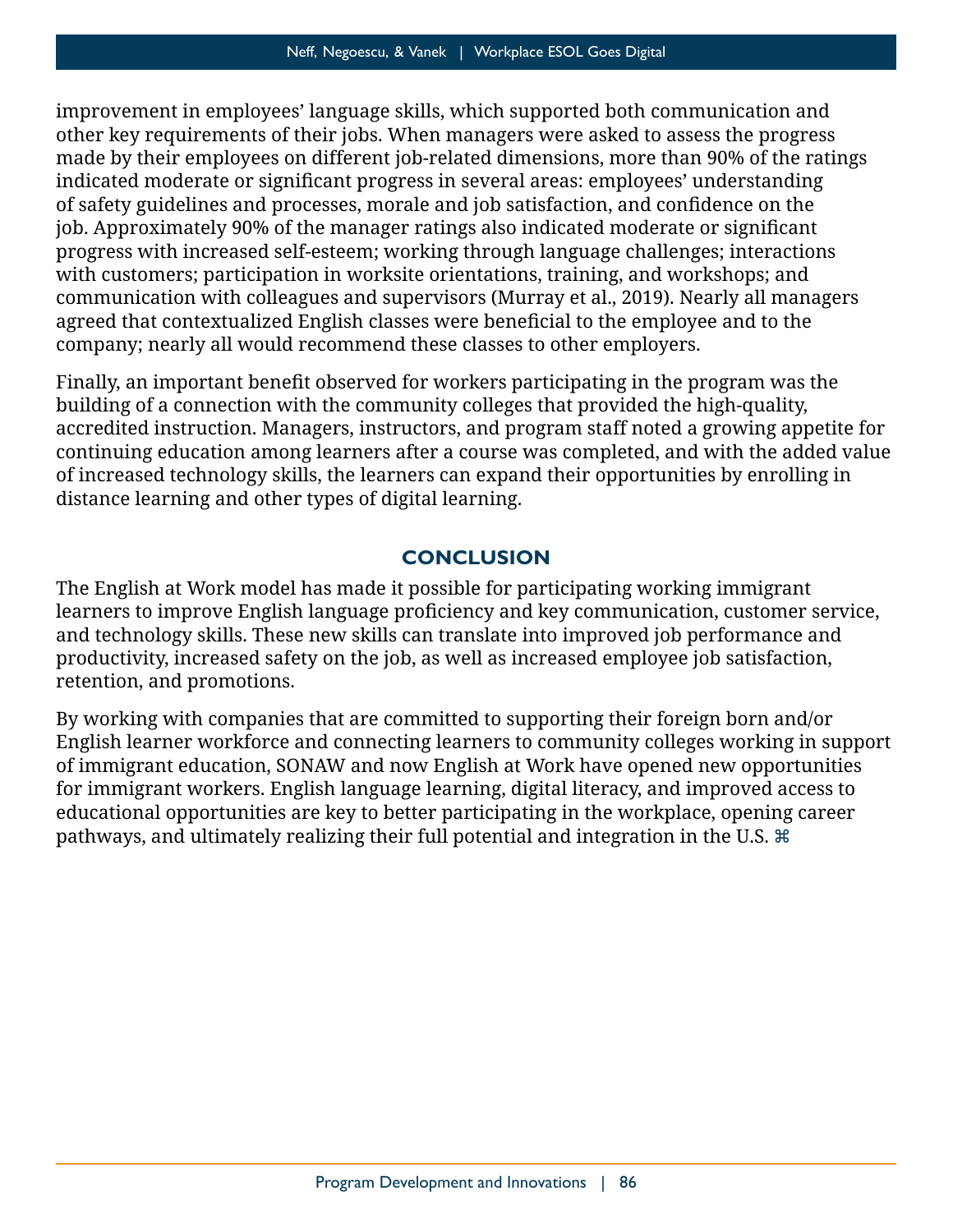**Victoria Neff** is the Assistant Director of the EdTech Center @ World Education and supports global edtech partnerships, mLearning projects, and innovative ICT4D engagements in North America, Africa, and Asia. She has spent the past decade working in education and global development and is passionate about catalyzing innovative partnerships and harnessing mLearning to accelerate learning and life outcomes. She may be reached at victoria neff@ [worlded.org.](mailto:victoria_neff@worlded.org)

 focuses on expanding English initiatives within the New American Workforce program, which Opportunity for the New American Workforce, a first-of-its-kind, industry-contextualized English–language learning program for limited-English-proficient workers across the **Ana Negoescu**, Manager of Integration Programs for the National Immigration Forum, engages with businesses and local governments to bring combined citizenship services and English instruction to the workplace. Since joining the Forum, she has managed Skills and country. Before joining the Forum, she led the citizenship and civic engagement program at the Central American Resource Center (CARECEN) and served in various regional and national immigration advocacy networks and coalitions. She may be reached at [anegoescu@](mailto:anegoescu@immigrationforum.org)  [immigrationforum.org.](mailto:anegoescu@immigrationforum.org)

 of Minnesota. She has worked in the field of adult literacy since receiving her MA in Teaching **Jen Vanek, PhD**, Director of Digital Learning and Research at World Education, directs the IDEAL Consortium at the EdTech Center and leads innovative digital-learning projects. She received her PhD in Curriculum & Instruction/Second Language Education at the University English as a Second Language from the University of Illinois–Chicago in 1995. Her recent work centers on creating online content for ABE learners and supporting the professional development of ESL and ABE teachers in the area of digital literacy, distance learning, and adult career pathways. She may be reached at [jen\\_vanek@worlded.org.](mailto:jen_vanek@worlded.org)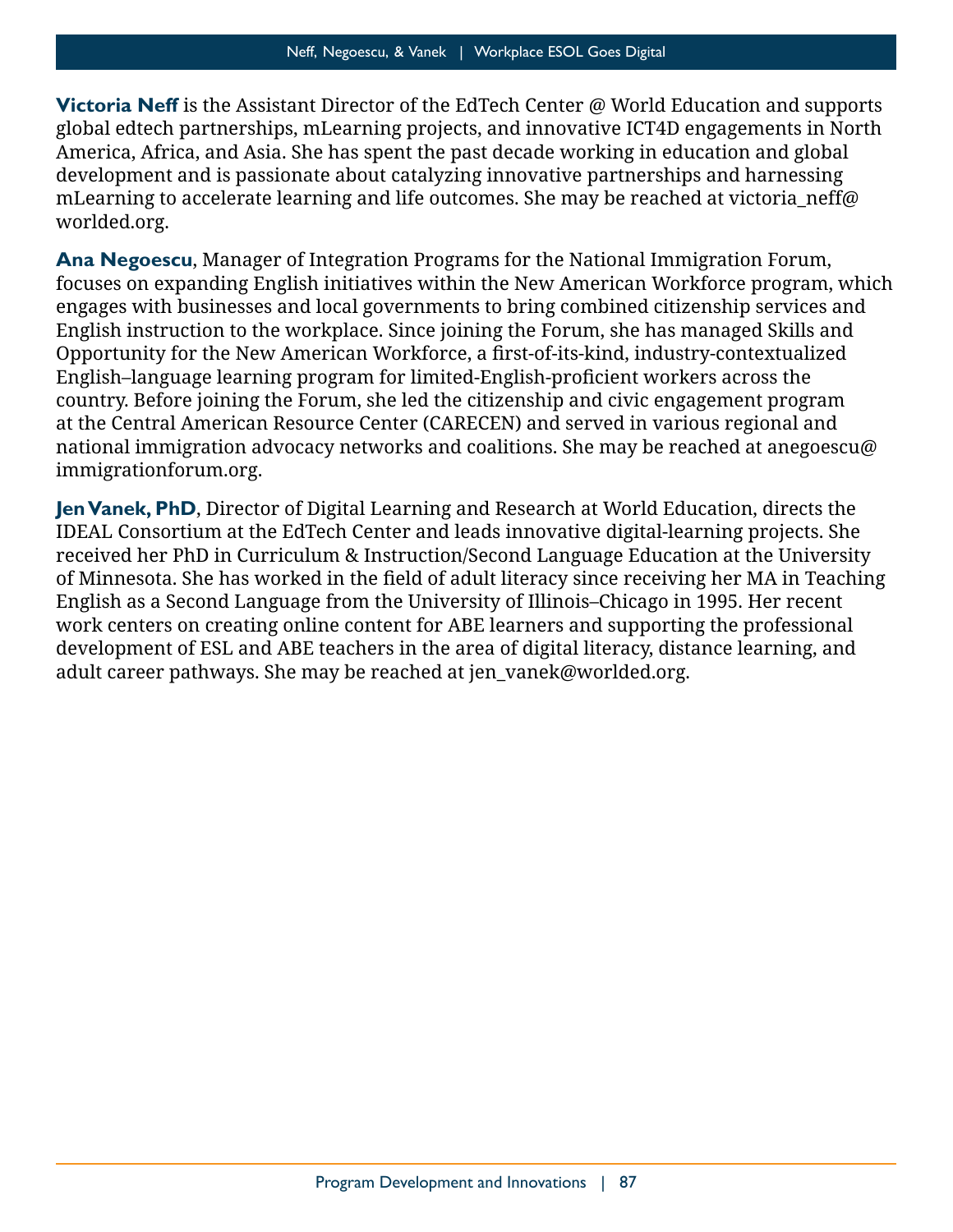#### **REFERENCES**

- Douglas, S. R., Doe, C., & Cheng, L. (2019). The role of the interlocutor: Factors impeding workplace communication with newcomers speaking English as an additional language. *Canadian Modern Language Review*, e20180161.
- Kallenbach, S., Lee, K. S., Downs-Karkos, S., Taylor, M. B., Brennan, J., & Nash, A. (2013). *Adult education and immigrant integration: Networks for integrating new Americans (NINA)*. World Education. [https://lincs.ed.gov/](https://lincs.ed.gov/publications/pdf/NINA_theoretical-framework.pdf)  [publications/pdf/NINA\\_theoretical-framework.pdf](https://lincs.ed.gov/publications/pdf/NINA_theoretical-framework.pdf)
- Kennedy, S., & Trofimovich, P. (2008). Intelligibility, comprehensibility, and accentedness of L2 speech: The role of listener experience and semantic context. *Canadian Modern Language Review, 64*(3), 459–489.
- Murray, J., Negoescu, A., Silvia, S., Wisell, T., Casner-Lotto, J., Webber, A. A., & Neff, V. (2019). *Upskilling new Americans: Innovative English training for career advancement*. National Immigration Forum. [https://](https://immigrationforum.org/article/upskilling-new-americans-innovative-english-training-for-career-advancement/)  [immigrationforum.org/article/upskilling-new-americans-innovative-english-training-for-career](https://immigrationforum.org/article/upskilling-new-americans-innovative-english-training-for-career-advancement/)[advancement/](https://immigrationforum.org/article/upskilling-new-americans-innovative-english-training-for-career-advancement/)
- Vanek, J. (2017). Second language proficiency, academic language, and digital literacy for LESLLA. In J. Sacklin & D. McParland (Eds.), *Literacy education and second language learning for adults (LESLLA)*  (p. 136). Literacy Education and Second Language Learning for Adults. [https://drive.google.com/drive/](https://drive.google.com/drive/folders/13TKI99J6Urlq73IvmQTKz50QLxjEEM9t)  [folders/13TKI99J6Urlq73IvmQTKz50QLxjEEM9t](https://drive.google.com/drive/folders/13TKI99J6Urlq73IvmQTKz50QLxjEEM9t)
- Wilson, J. H. (2014). *Investing in English skills: The limited English-proficient workforce in U.S. metropolitan areas*. The Brookings Institution. [https://www.brookings.edu/wp-content/uploads/2014/09/metro\\_20140924\\_](https://www.brookings.edu/wp-content/uploads/2014/09/metro_20140924_investing_in_english_skils_report.pdf)  [investing\\_in\\_english\\_skils\\_report.pdf](https://www.brookings.edu/wp-content/uploads/2014/09/metro_20140924_investing_in_english_skils_report.pdf)